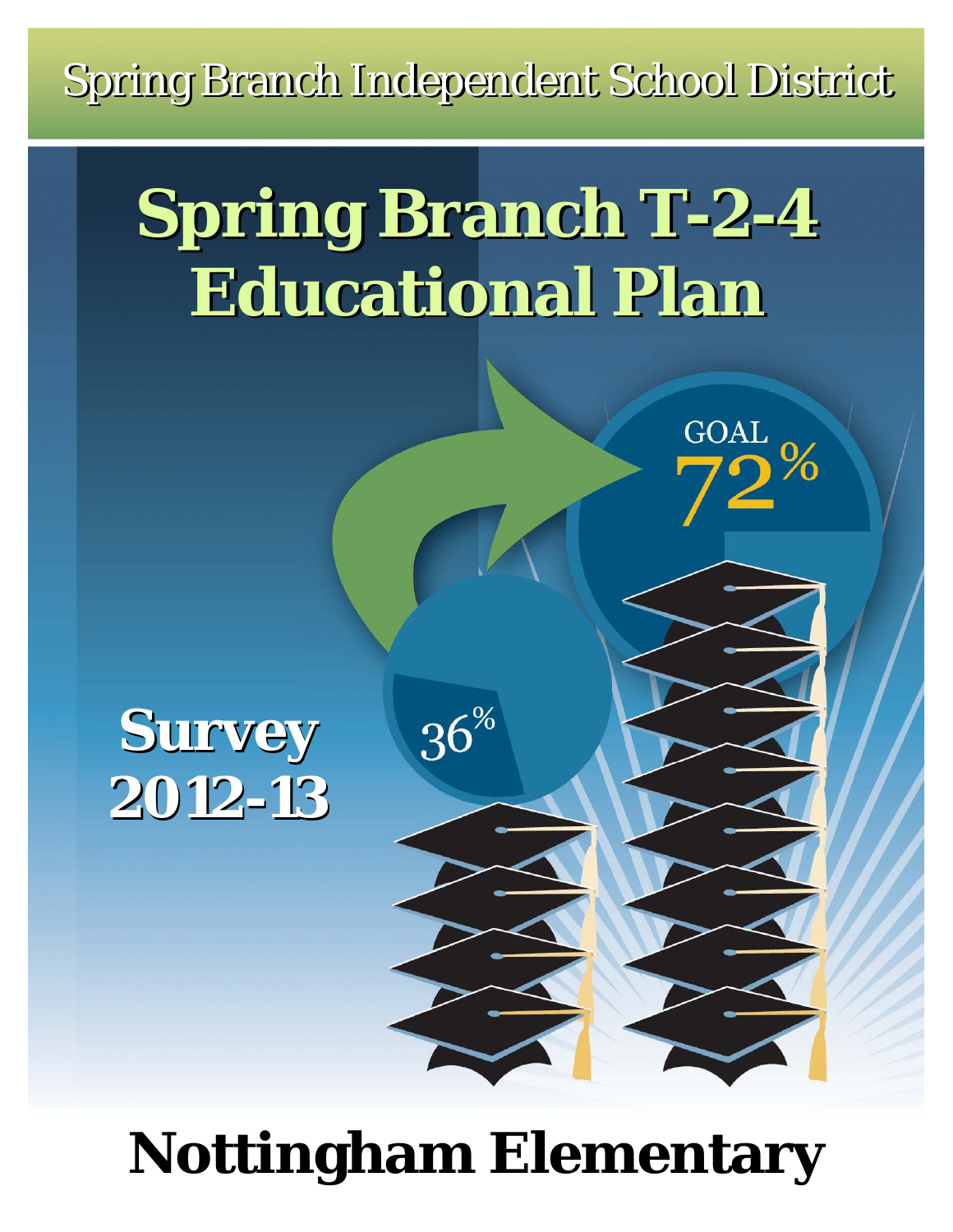#### **Nottingham Elementary STAFF ONLINE Organizational Health Index/T-2-4 Survey Results**

Attached you will find your results from the 2012-13 Organizational Health Index/ T-2-4 Staff Survey. Surveys were provided online for your staff and faculty to participate. The student survey has now been replaced by the Tripod Survey, which is reported separately.

The Organizational Health Index survey asked respondents to respond by level of frequency. The answer scale was the following: Very Frequently Occurs, Often Occurs, Sometimes Occurs, and Rarely Occurs). Since this survey is new, future administration of this survey will include item deletion based on poor survey items, item revisions, and the building of subscales based on statistical themes. The survey items based on the T-2-4 plan included the following answer scale: Strongly Agree, Agree, Unsure, Disagree, and Strongly Disagree. These items address important elements of the T-2-4 plan and will be monitored annually during the plan.

Please Note: Both parts of the survey included reverse-worded items. These items are indicated by an asterisk. The responses reported are the low occurrence options (Sometimes Occurs and Rarely Occurs) and the disagreement options (Disagree and Strongly Disagree).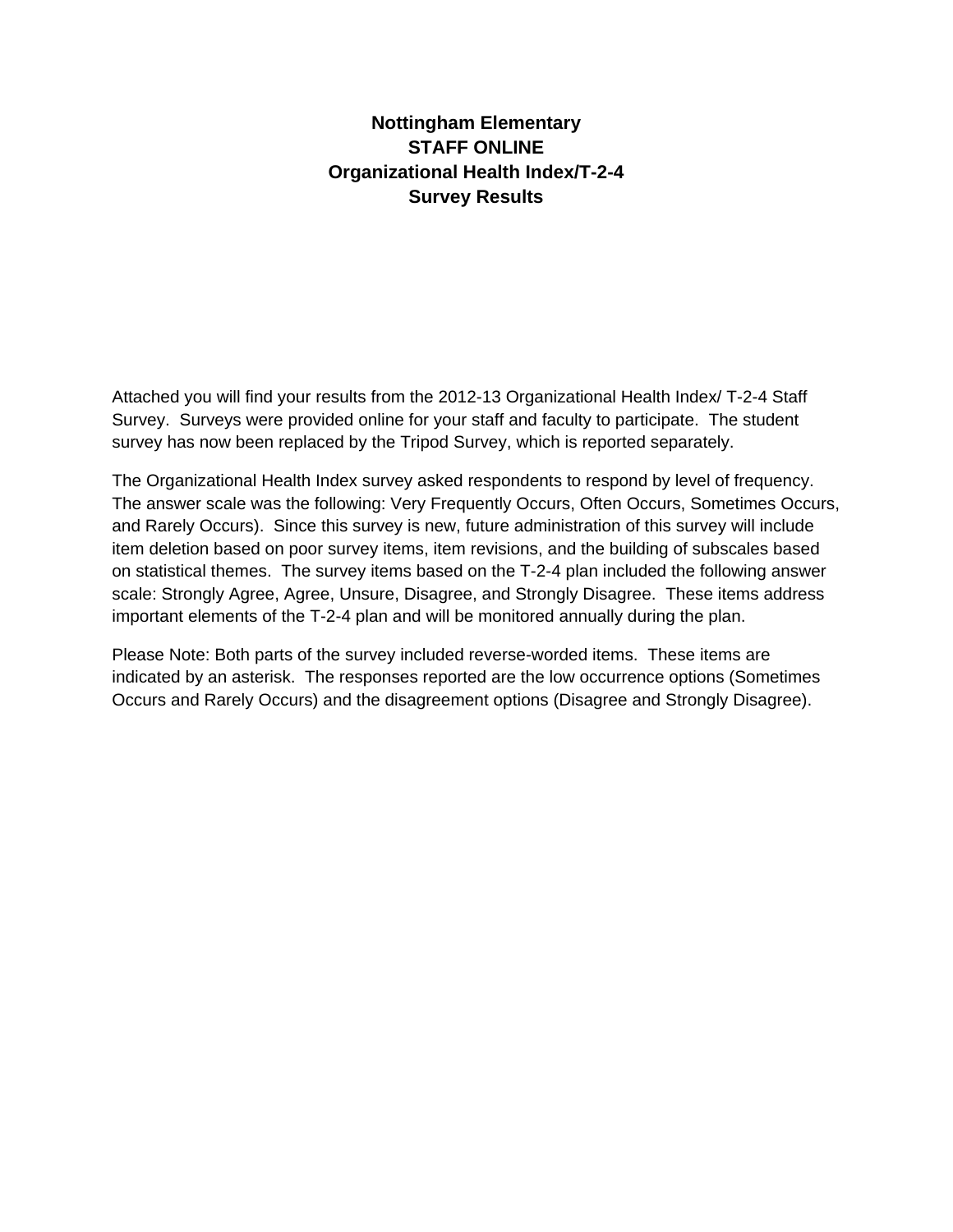#### **Nottingham Elementary STAFF ONLINE Organizational Health Index/T-2-4 SURVEY 2012-2013 (N=35)**

| Occurrence (%) |
|----------------|
|                |
|                |
|                |
|                |
|                |
|                |
|                |
|                |
|                |
|                |
|                |
|                |
|                |
|                |
|                |
|                |
|                |
|                |
|                |
|                |
|                |
|                |
|                |
|                |
|                |
|                |
|                |
|                |
|                |
|                |

#### **SUBSCALE CATEGORY: Principal Relations**

#### **SUBSCALE CATEGORY: Student Environment**

| <b>Student Environment</b>                                | Nottingham<br>Occurrence (%) | <b>Elementary</b><br>Occurrence (%) | <b>District</b><br>Occurrence (%) |
|-----------------------------------------------------------|------------------------------|-------------------------------------|-----------------------------------|
| Students try hard to improve on<br>previous work.         | 42.9%                        | 53.9%                               | 50.2%                             |
| Students are cooperative during<br>classroom instruction. | 68.6%                        | 87.8%                               |                                   |
| Students seek extra work so they can<br>get good grades.  | 22.9%                        | 24.0%                               | 27.8%                             |
| Students neglect to complete<br>homework.*                | 57.1%                        | 74.7%                               |                                   |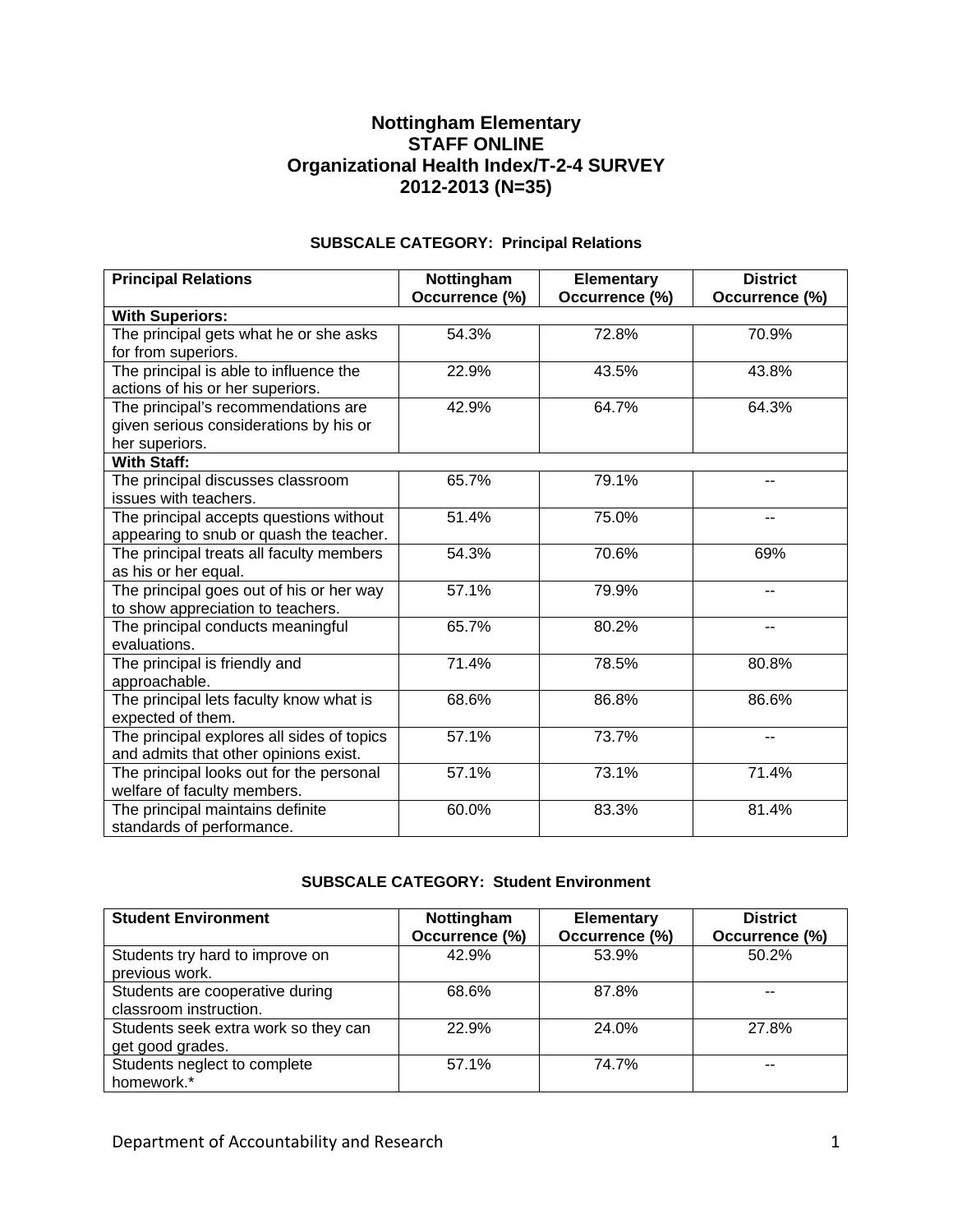| <b>Student Environment</b><br>(Continued)           | Nottingham<br>Occurrence (%) | <b>Elementary</b><br>Occurrence (%) | <b>District</b><br>Occurrence (%) |
|-----------------------------------------------------|------------------------------|-------------------------------------|-----------------------------------|
| Students respect others who get good<br>grades.     | 65.7%                        | 79.6%                               | 72.5%                             |
| The learning environment is orderly and<br>serious. | 65.7%                        | 81.5%                               | 76.2%                             |

#### **SUBSCALE CATEGORY: Teacher Environment**

| <b>Teacher Environment</b>               | Nottingham     | Elementary     | <b>District</b> |
|------------------------------------------|----------------|----------------|-----------------|
|                                          | Occurrence (%) | Occurrence (%) | Occurrence (%)  |
| Teachers are provided with adequate      | 85.7%          | 82.3%          | 79.5%           |
| materials for their classrooms.          |                |                |                 |
| Teachers receive necessary classroom     | 82.8%          | 80.9%          | 77.8%           |
| supplies.                                |                |                |                 |
| Supplementary materials are available    | 62.9%          | 74.6%          | 71.5%           |
| for classroom use.                       |                |                |                 |
| Extra materials are available if         | 71.4%          | 73.5%          | 70.8%           |
| requested.                               |                |                |                 |
| Teachers in this school like each other. | 91.4%          | 88.3%          | 85.7%           |
| Teachers exhibit friendliness to each    | 88.6%          | 89.1%          | 87.5%           |
| other.                                   |                |                |                 |
| Teachers are indifferent to each other.* | 88.6%          | 86.3%          | 85.2%           |
| Teachers show commitment to their        | 88.6%          | 93.4%          |                 |
| students.                                |                |                |                 |
| Teachers feel pressure from the          | 51.4%          | 70.9%          | 70.3%           |
| community.*                              |                |                |                 |
| There is a feeling of trust and          | 60.0%          | 70.7%          | 66.8%           |
| confidence among the staff.              |                |                |                 |
| Teachers express pride in their school.  | 74.3%          | 79.0%          |                 |
| Teachers identify with the school.       | 65.7%          | 79.2%          | 76.2%           |
| Teachers accomplish their jobs with      | 68.6%          | 77.6%          | 72.3%           |
| enthusiasm.                              |                |                |                 |

#### **SUBSCALE CATEGORY: Community Relations**

| <b>Community Relations</b>                                                                            | Nottingham<br>Occurrence (%) | <b>Elementary</b><br>Occurrence (%) | <b>District</b><br>Occurrence (%) |
|-------------------------------------------------------------------------------------------------------|------------------------------|-------------------------------------|-----------------------------------|
| Community demands are accepted<br>even when they are not consistent with<br>the educational program.* | 51.4%                        | 62.9%                               | 64.9%                             |
| Select citizen groups are influential with<br>the board. *                                            | 60.0%                        | 66.2%                               | 63.5%                             |
| The school is open to the whims of the<br>public.*                                                    | 62.9%                        | 67.7%                               | 73.5%                             |
| The school is vulnerable to outside<br>pressures.*                                                    | 45.7%                        | 66.0%                               | 61.6%                             |
| A few vocal parents can change school<br>policy. *                                                    | 68.6%                        | 81.5%                               | 79.9%                             |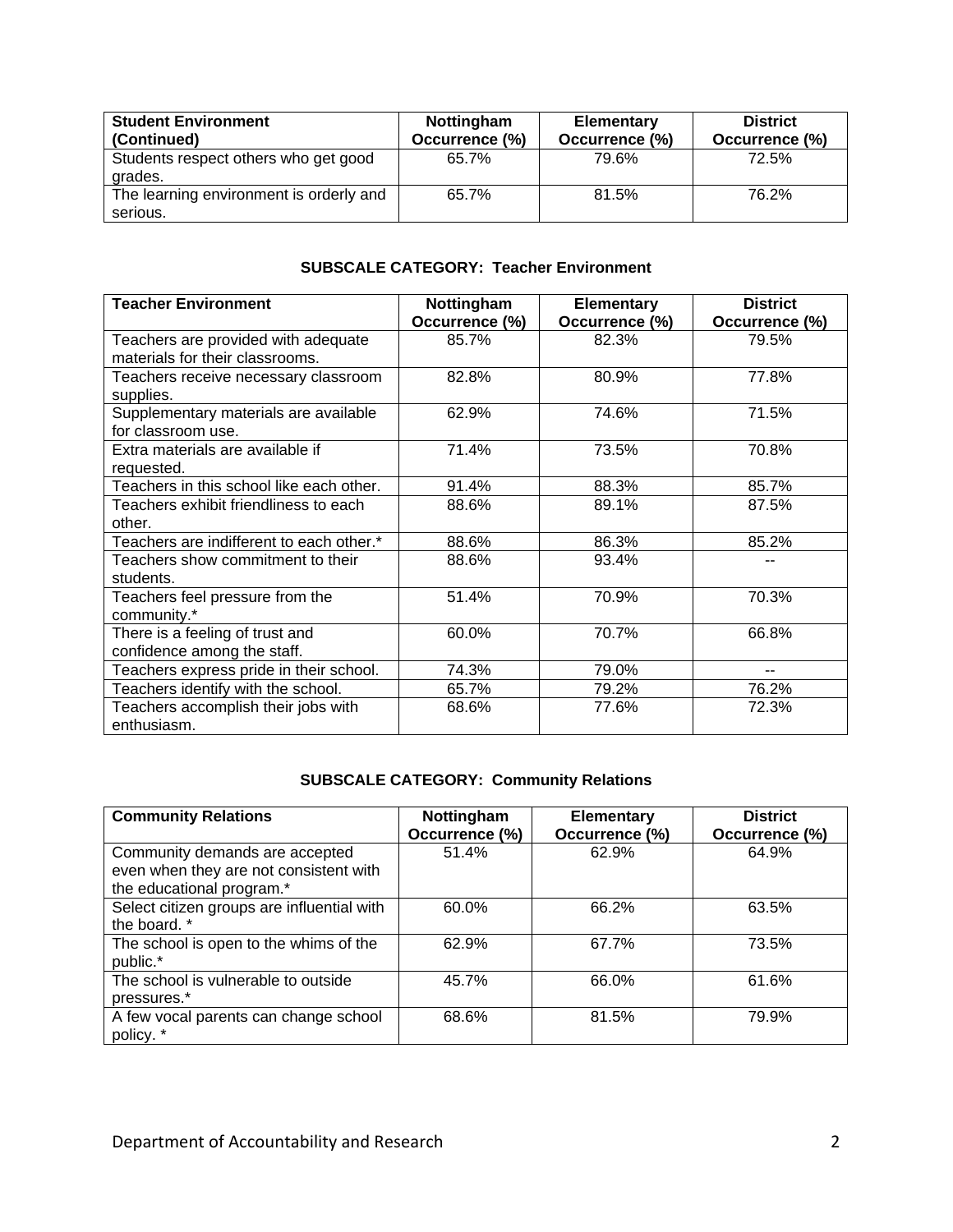#### **SUBSCALE CATEGORY: School Environment**

| <b>School Environment</b>                 | Nottingham    | <b>Elementary</b> | <b>District</b> |
|-------------------------------------------|---------------|-------------------|-----------------|
|                                           | Agreement (%) | Agreement (%)     | Agreement (%)   |
| am safe at school.                        | 80.0%         | 86.2%             | 84.4%           |
| I have seen my students being bullied in  | 65.7%         | 74.5%             | 76.4%           |
| my classroom. *                           |               |                   |                 |
| Discipline consequences for               | 40.0%         | 55.2%             | 54.8%           |
| misbehavior are effective at this school. |               |                   |                 |

#### **SUBSCALE CATEGORY: Staff Perceived Ability**

| <b>Staff Perceived Ability</b>                                                       | Nottingham<br>Agreement (%) | <b>Elementary</b><br>Agreement (%) | <b>District</b><br>Agreement (%) |
|--------------------------------------------------------------------------------------|-----------------------------|------------------------------------|----------------------------------|
| I am able to easily communicate with<br>the parents of my students.                  | 77.1%                       | 81.6%                              | 74.6%                            |
| I encourage the parents of my students<br>to participate in their child's education. | 97.1%                       | 93.2%                              | 92.7%                            |
| am well informed about school and<br>district news and events.                       | 91.4%                       | 93.9%                              | 91.9%                            |
| I am providing a top quality education to<br>my students.                            | 88.6%                       | 92.4%                              | 90.7%                            |
| l assign challenging work for my<br>students.                                        | 85.7%                       | 89.9%                              | 87.9%                            |
| I know what my students are good at<br>and what they are interested in.              | 91.4%                       | 91.3%                              | 89.8%                            |

#### **SUBSCALE CATEGORY: Student Success**

| <b>Student Success</b>                  | Nottingham<br>Agreement (%) | <b>Elementary</b><br>Agreement (%) | <b>District</b><br>Agreement (%) |
|-----------------------------------------|-----------------------------|------------------------------------|----------------------------------|
| My students are being successful in     | 85.7%                       | 84.6%                              | 81.3%                            |
| their school work this year.            |                             |                                    |                                  |
| My students have to study to make       | 71.4%                       | 77.9%                              | 80.3%                            |
| good grades.                            |                             |                                    |                                  |
| Attending school every day is important | 97.1%                       | 95.4%                              | $95.2\%$                         |
| for my students' learning.              |                             |                                    |                                  |